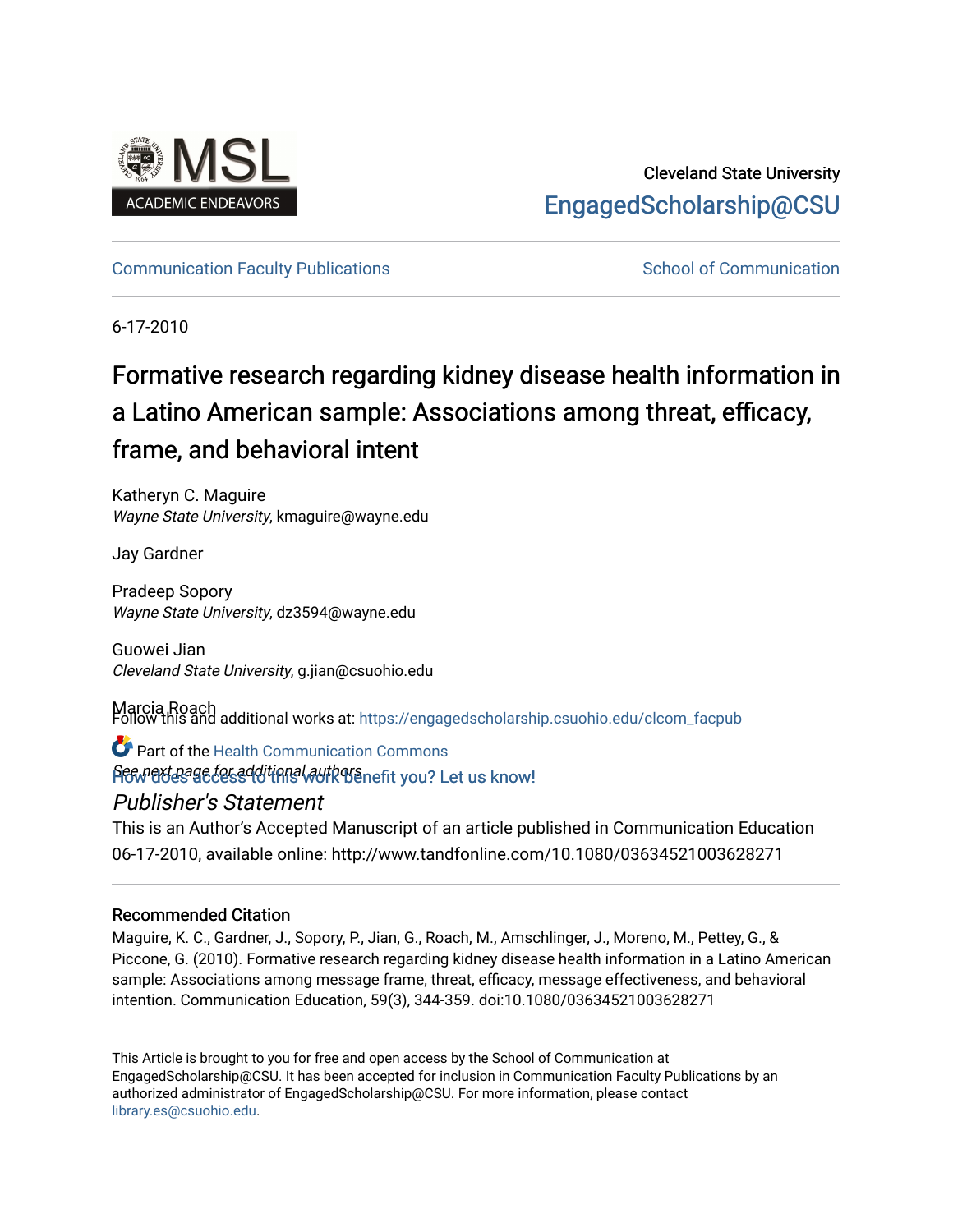### Authors

Katheryn C. Maguire, Jay Gardner, Pradeep Sopory, Guowei Jian, Marcia Roach, Joe Amschlinger, Marcia Moreno, Garey Pettey, and Gianfranco Piccone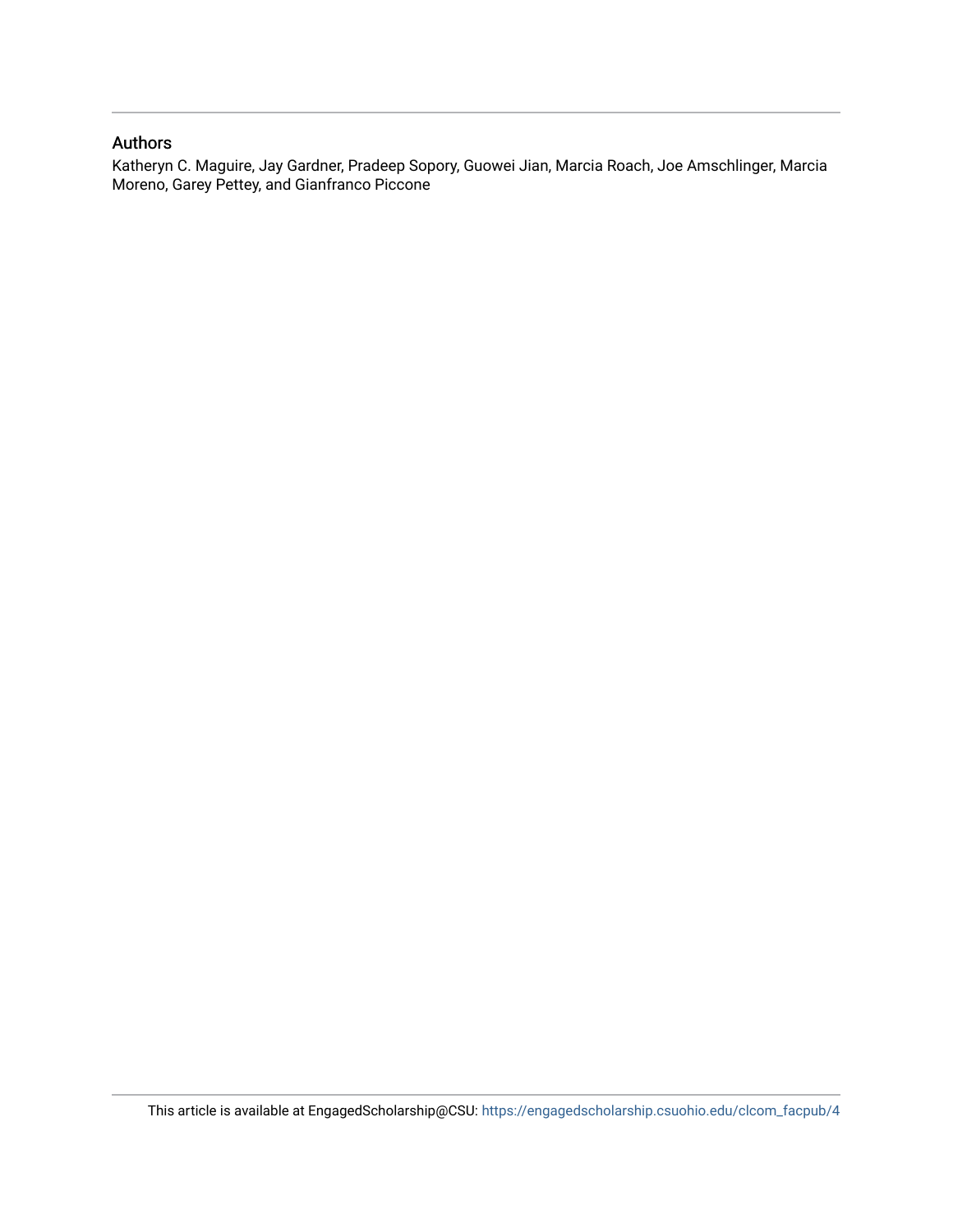# Formative Research Regarding Kidney Disease Health Information in a Latino American Sample: Associations among Message Frame, Threat, Efficacy, Message Effectiveness, and Behavioral Intention

Katheryn C. Maguire, Jay Gardner, Pradeep Sopory, Guowei Jian, Marcia Roach, Joe Amschlinger, Marcia Moreno, Gary Pettey & Gianfranco Piccone

Using prospect theory and the extended parallel process model, this study examined the effect of gain/loss message framing on perceptions of severity, susceptibility, response efficacy, and self efficacy (derived from the extended parallel process model), as well as perception of message effectiveness and behavioral intention in a community based Latino American sample. Results indicated no significant differences between a gain- and loss-frame for any of the outcome variables. In addition, message effectiveness, susceptibility, and response efficacy were the best predictors of intention to engage in early testing behavior.

Keywords: Prospect Theory; Extended Parallel Process Model; Threat; Efficacy; Behavioral Intention; Gain/Loss Framing; Message Effectiveness; Kidney Disease

According to the National Kidney Foundation (2007), one in five Americans either has chronic kidney disease (CKD) or is at increased risk for the disease. The risk of

Katheryn C. Maguire and Pradeep Sopory are on faculty in the Department of Communication, Wayne State University. Guowei Jian and Gary Pettey are on faculty in the School of Communication at Cleveland State University, where the other co-authors were students. A previous version of this work received the Top Paper Award from the Applied Communication Division at the annual meeting of the National Communication Association (November 2009). This project was funded by a Faculty Development Research Grant from Cleveland State University. Katheryn C. Maguire can be contacted at 906 W. Warren Ave., 525 Manoogian Hall, Department of Communication, Wayne State University, Detroit, MI 48201, Email: kmaguire@wayne.edu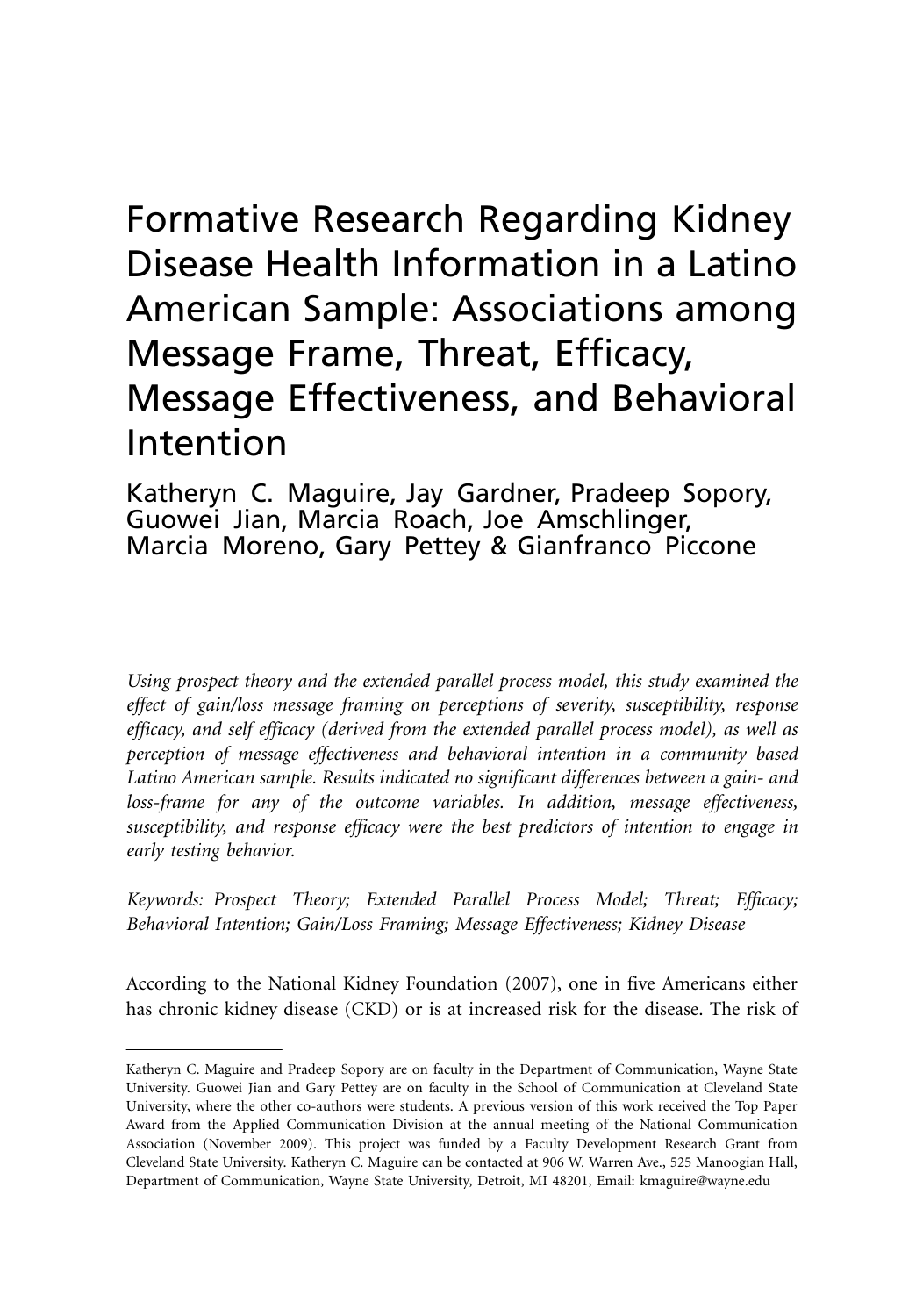CKD is particularly high for Latino Americans because the leading causes of CKD, diabetes, and hypertension (i.e., uncontrolled or poorly controlled blood pressure), are widespread in this community (National Diabetes Information Clearinghouse, 2007; Zsemblik & Fennell, 2004). Early detection can help slow down the progression of CKD (National Kidney Foundation, 2007), and as such education about the need to get tested for kidney disease is important. Although a minority group with the highest growth rate in the United States (Larkey, Hecht, Miller & Alatorre, 2001; Wilcher, Gilbert, Siano & Arredondo, 1999-2000), Latino Americans continue experiencing racial and ethnic disparities in health information and health care (DuBard, Garrett, & Gizlice, 2006; Laveist, 2005; Moreno et al., 1997; Seils & Schulman, 2004; Wilcher et al., 1999–2000). One approach to overcoming these disparities is through improved communication of health information about CKD.

Planning for health communication campaigns should begin with formative research to help ''define the scope of the problem, gather data on possible intervention strategies, learn about the intended audience, and investigate possible factors that might limit program implementation'' (Valente, 2001, p. 107). Furthermore, professional communicators who are designing culturally and ethnically appropriate health education messages must base their interventions on carefully chosen theoretical perspective(s), as a mismatch between the theoretical perspective(s) used to guide message construction, the desired outcomes (e.g., prevention or detection activities), and/or the target population could have implications for the effectiveness of a health education campaign (Slater, 2006). The best way to make a campaign successful is to involve the target community during formative research (Bracht, 2001) in order to tailor campaign messages in both appropriate and effective ways (Merzel & D'Afflitti, 2003). Given that Latinos have been shown to be particularly marginalized in the health care system in the United States (Bentancourt, Green, Carrillo, & Maina, 2004) and are among the high risk groups for kidney disease (National Kidney Disease Education Program, 2006), the present study employed both prospect theory (Tvesrky & Kahneman, 1981) and the extended parallel process model (EPPM) (Witte, 1992) to determine how to best craft a message to motivate Latino Americans to get tested for CKD, as behavioral intention is often considered a determinant of behavior (Webb & Sheeran, 2006). In addition, given that ''few educational materials have been designed specifically for nonwhite populations'' (Parra-Medina, Wilcox, Thompson-Robinson, Sargent, & Will, 2004, p. 580), formative research in the target population is needed to create more effective and appropriate messages. Two overarching questions guided the project: (a) Is there an effect of gain/loss framing of early detection messages on behavioral intention and perceptions of threat, efficacy, and message effectiveness?; and (b) Which of the perceptions are significant predictors of behavioral intention?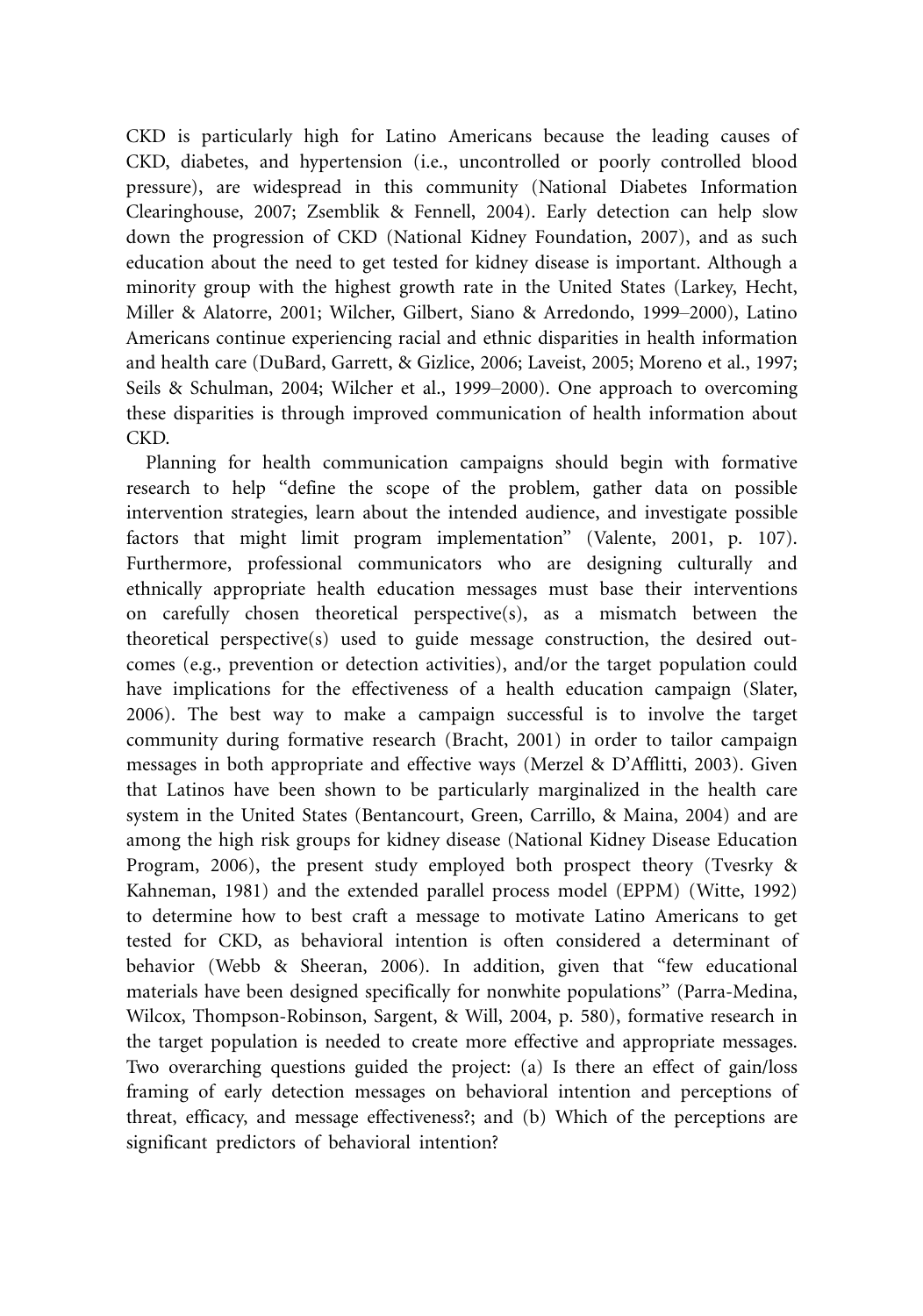#### Review of Literature

#### Gain and Loss Framing

Prospect theory (Kahneman & Tversky, 1979, 1984; Tversky & Kahneman, 1981) views the subjective values of a choice's possible outcomes as crucial to a person's decision making and describes how people actually make decisions, rather than how they ought to. In particular, the way a message is framed, in terms of a gain or a loss, could have significant influence on a person's judgment of the message and choice of action (Iyengar & McGrady, 2005). Whereas loss-framed messages state motivating outcomes in terms of the negative (e.g., ''you could die''), gain-framed messages state them in the positive (e.g., ''you could save your life''). Prospect theory proposes that people treat risks related to a potential gain differently than they treat risks of a potential loss, and experiments testing the theory (Kahneman & Tversky, 1979, 1984; Tversky & Kahneman, 1981) show that the prospect of a loss consistently weighs heavier than the prospect of an equal gain. This same effect holds true in the context of early detection, where a loss-framed message would be more motivating than a gain-framed message.

Indeed, Kalichman, and Coley (1995) explain that a loss-frame should ''increase the probability of an individual's seeking medical diagnostic testing because the threat of learning one has a life-threatening illness is contrasted with the potential losses of not knowing'' (p. 248). In early detection, whereas the loss-frame presents a choice between (a) taking a small action to avert death and disease, or (b) taking no action and risking death and disease, the gain-frame presents a choice between (a) taking the same small action and maintaining the status quo (being healthy), or (b) doing nothing and getting nothing. Furthermore, whereas the loss-frame asks for a small change in behavior (e.g., a simple blood test) in exchange for averting disease or death, the gain-frame requires the same behavior but in exchange for nothing—just keeping what you have. In support of this reasoning, studies have yielded consistent support for the advantage of loss-framed messages over gain-framed messages for encouraging early detection behaviors (Edwards, Elwyn, Covey, Matthews, & Pill, 2001; Lee & Aaker, 2004; Perloff, 2003; Umphrey, 2003). Schneider's (2006) review of framing research conducted in minority populations (primarily the African American community) further concluded that ''loss-framed messages appear to promote detection behaviors better than gain-framed messages'' (p. 817), although other factors, such as certainty of beliefs about the diagnosis, level of personal involvement, and level of optimism could mitigate the effect. The present investigation seeks to replicate the results regarding the loss-frame superiority within the context of kidney disease prevention in the Latino community. Thus, the following hypothesis is proposed:

H1: A loss-frame will have a greater influence than a gain-frame on behavioral intention for Latinos.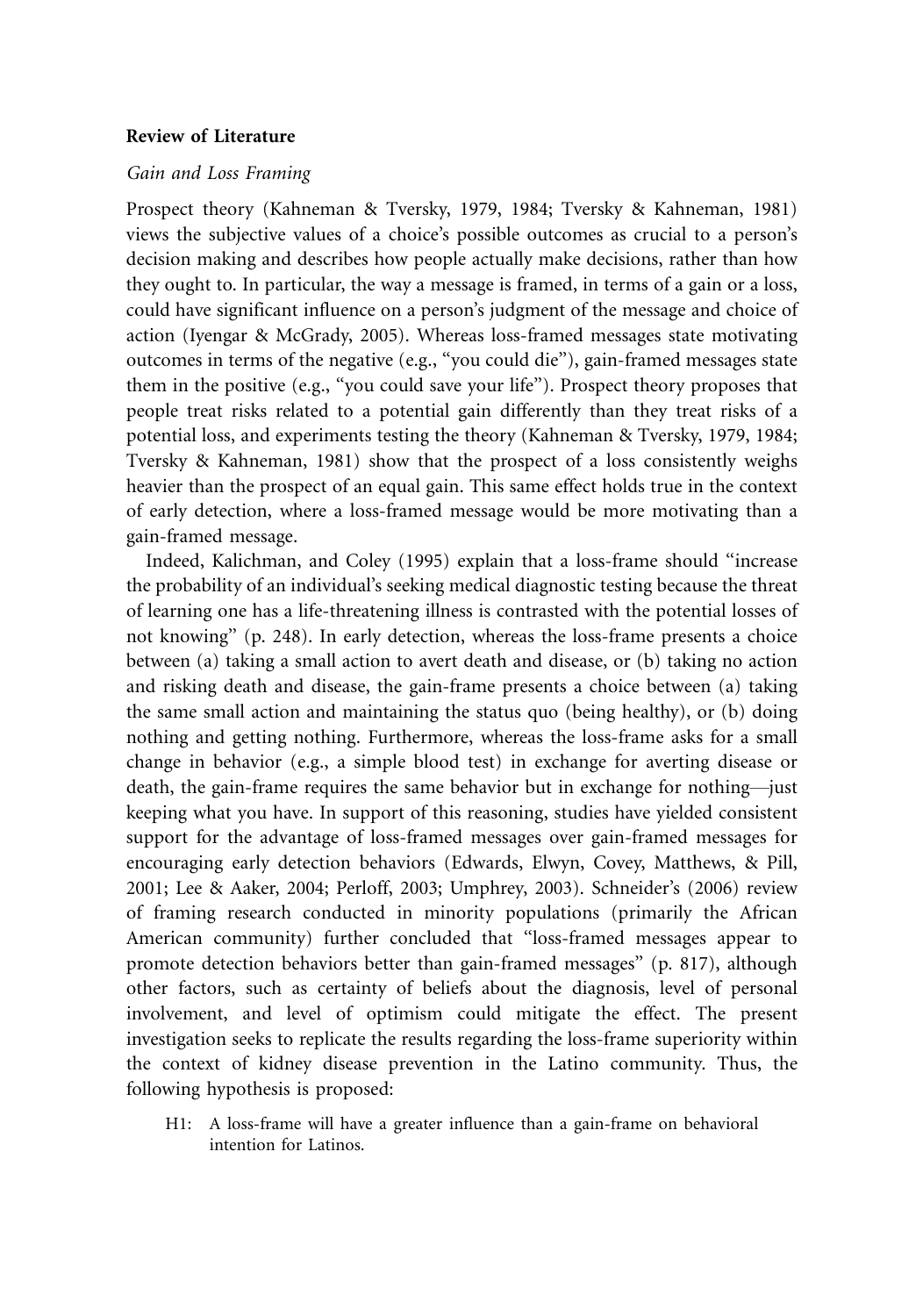#### The Extended Parallel Process Model, GainLoss Framing, and Behavioral Intention

Whereas prospect theory provides guidance on how to frame a message as a loss or a gain to motivate action, it does not address efficacy, which is also an important component of health campaign design (Atkin, 2001; Witte & Allen, 2000). The EPPM maintains that, to be successful, a persuasive health-related message must elicit a sense of threat sufficient to move the audience to action, and then provide a solutionoriented response that the audience perceives as efficacious (i.e., capable of producing the desired results) (Perloff, 2003; Witte, 1994, 1997; Witte, Cameron, McKeon, & Berkowitz, 1996). The feeling of threat should be of sufficient magnitude to motivate behavior without overwhelming the feeling of efficacy, which could lead audience members to engage in behaviors that manage the emotions, rather than the health threat.

The EPPM views threat as having two components: severity and susceptibility. Severity refers to how bad the audience perceives the potential outcome to be, whereas susceptibility refers to how likely the audience members perceive themselves to be affected by the threat. Audience members must perceive an issue to be both serious (severity) and likely to affect them (susceptibility) before they will respond to it. Furthermore, efficacy of the suggested response has two components: response efficacy, referring to how effective the recommended response is perceived to be; and self efficacy, referring to how capable the audience perceives itself to be in performing the recommendations. Audience members must perceive the recommended response capable of achieving the desired result (response efficacy), and they must perceive themselves as capable of carrying out the response (self efficacy). In a meta-analysis of fear appeal research, Witte and Allen (2000) showed overall support across fear appeal studies for EPPM's explanation of the roles of threat and efficacy, and for the model's components of threat (severity and susceptibility) as well as the components of efficacy (self efficacy and response efficacy).

Studies have shown the EPPM to be an effective model for health behavior messaging for detection behaviors such as breast self-examinations (Kline, 1995) and testicular self-examinations (Morman, 2000). Moreover, studies focusing on Latino Americans have successfully used the model as well. For example, Mexican American immigrant teens demonstrated a greater sense of threat and stronger intentions for AIDS protection behavior when exposed to a family-threatening message than they did from a self-threatening message, while African American teens receiving the same messages were more affected by a self-threatening message (Murray-Johnson, Witte, Liu, & Hubbel, 2001). In the context of CKD, Roberto, Raup-Krieger, and Beam (2009) found that high threat-high efficacy messages were associated with increased perceptions of susceptibility and behavioral intention to talk with a doctor about CKD in their sample of English-speaking Hispanics. Following these examples, this study also employs EPPM to determine the relationship among threat, efficacy, and behavioral intent in the context of CKD in a Latino American sample. Towards this end, the following research question is posed: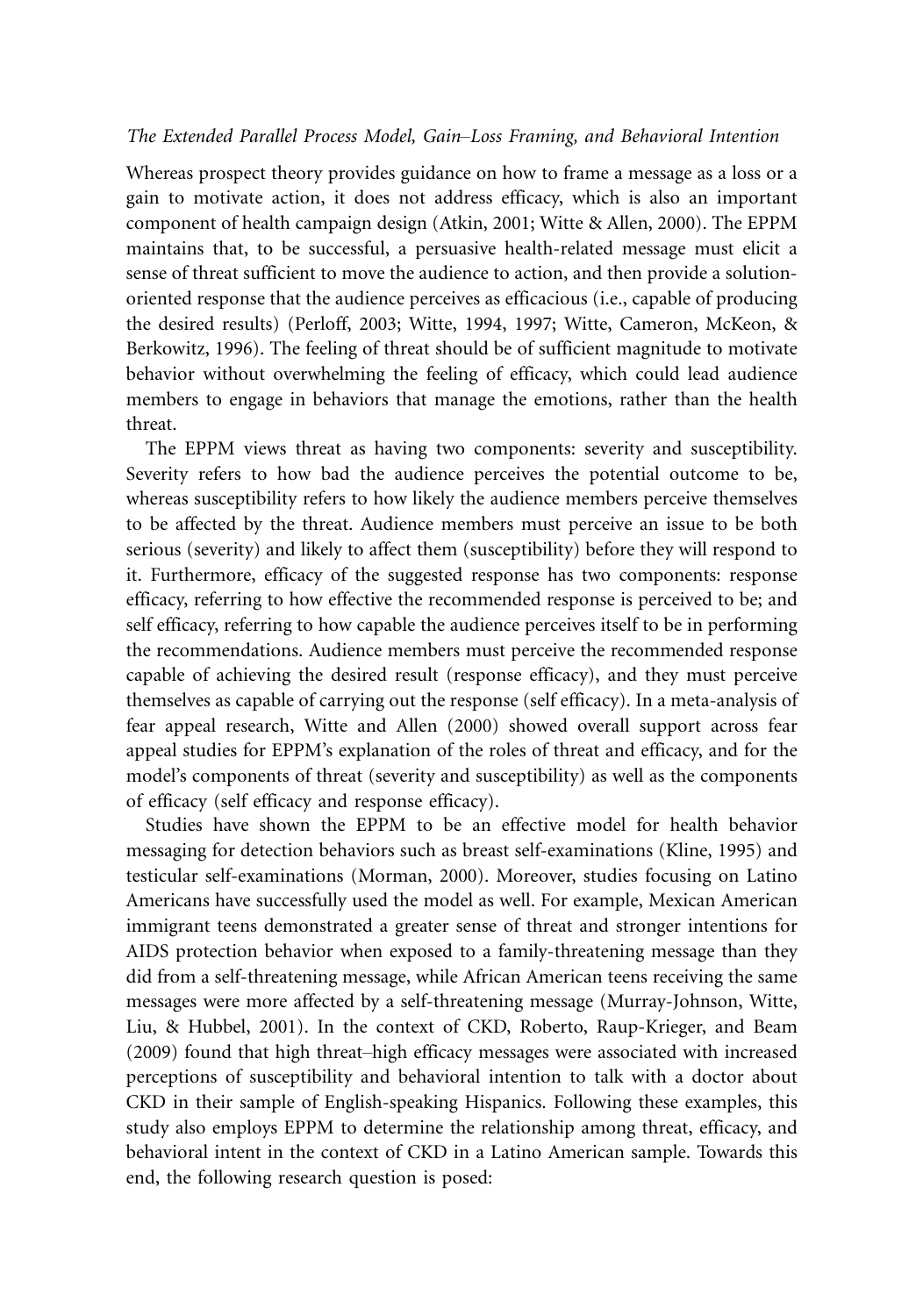RQ1: Will the severity, susceptibility, response efficacy, and self efficacy components of the EPPM predict behavioral intention for Latinos?

The present study also extends the heath message design research that utilizes EPPM to examine how message frame influences perceptions of threat and efficacy in a Latino American sample. Given that EPPM is based on the premise that the emotion of fear motivates individuals to make threat appraisals and take action if necessary, it is likely that a message framed as a loss will elicit greater perceptions of threat in terms of susceptibility and severity than a gain-framed message. To test this assumption, the following hypothesis is offered:

H2: A loss-frame will have a greater impact than a gain-frame on perceptions of severity and susceptibility to CKD for Latinos.

The effect of message frame on perception of efficacy is less clear. On the one hand, given that a sense of efficacy has been shown to increase accessibility of attitudes toward danger control behaviors (Roskos-Ewoldsen, Yu, & Rhodes, 2004) and may motivate someone to take action when faced with a perceived threat (Witte & Allen, 2000), it is possible that a gain-framed message may present a more optimistic view of how a given action could prevent harm from happening in the face of a perceived threat. On the other hand, a loss-framed message may further heighten an individual's desire to take action and avoid harm, leading to higher appraisals of self efficacy than a gain-framed message. To explore this relationship, the following research question is posited:

RQ2: Will a loss-frame have greater influence than a gain-frame on the response efficacy and self efficacy components of the EPPM for Latinos?

#### Perception of Message Effectiveness, Gain–Loss Message Framing, and Behavioral Intention

An additional goal of this formative research was to assess how the target audience gauged the message itself. Due to the language barriers that non-native speakers may face, and that written health information may not take the target audience's cultural or ethnic heritage into account (Hebert, 2006; Moreno et al., 1997; Wilkin & Ball-Rokeach, 2006), it is important to assess the extent to which health messages are perceived as effective. Although the actual effectiveness of a message can be judged only when it is used in an actual campaign, campaign planners can measure perceived message effectiveness (e.g., the believability, memorableness, persuasiveness, and informativeness of the message), knowing that this measure can be a valid indicator of the message's likely impact when the actual effectiveness is observed (Fishbein et al., 2002; Dillard, Shen, & Vail, 2007; Dillard, Weber, & Vail, 2007). Based on this line of research, it is expected in the present study that message effectiveness will be associated with behavioral intention. Thus, the following hypothesis is proposed:

H3: Perception of message effectiveness will predict behavioral intention for Latinos.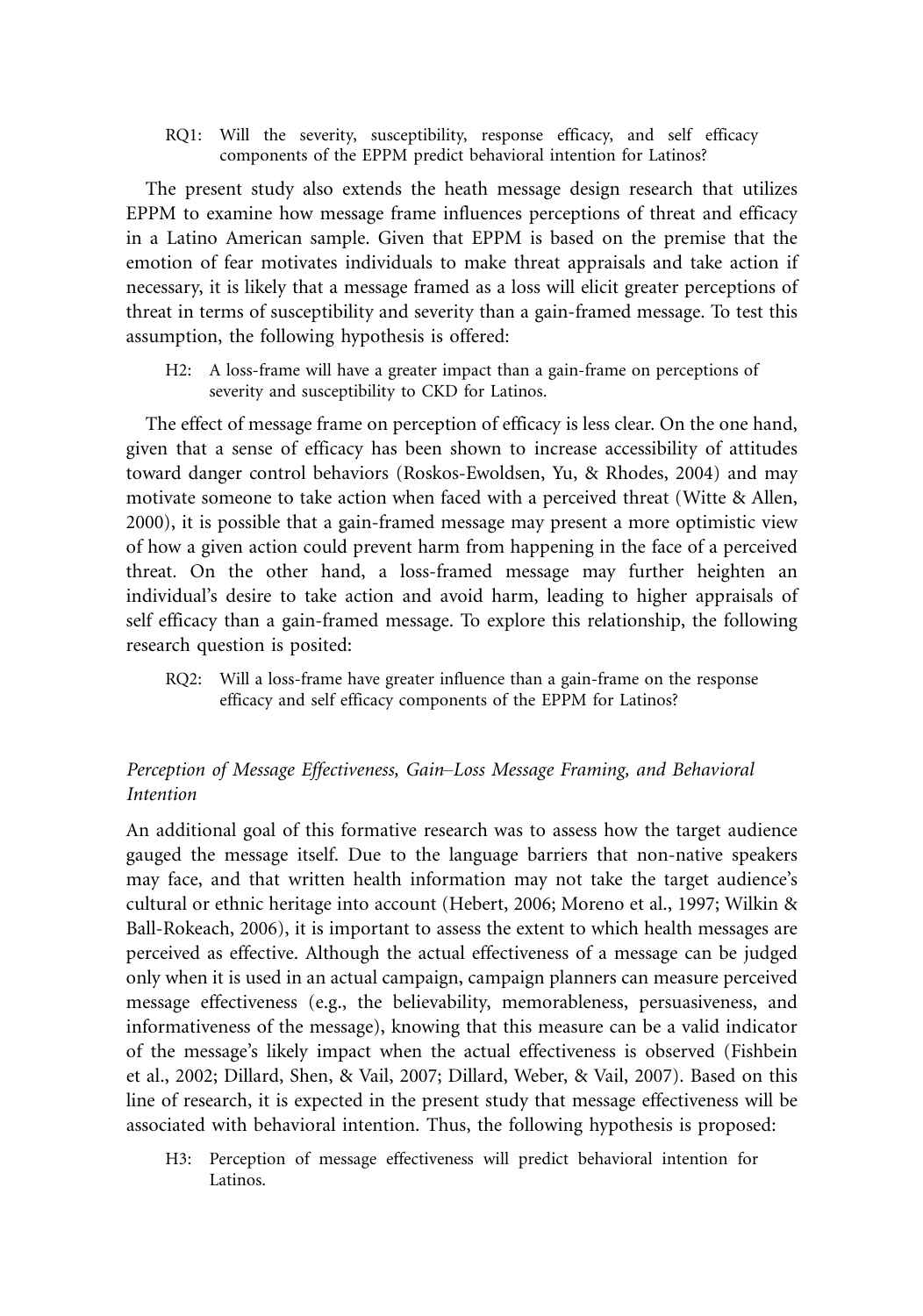Although the relationship between perceived and actual message effectiveness is robust, it is not clear how message framing might affect it. In a study of message framing in video presentations about cervical cancer and pap test utilization among low income women, Rivers, Salovey, Pizarro, Pizarro & Schneider (2005) found no significant differences between gain- and loss-framed messages in perceptions of either believability or interestingness. In addition, a meta-analysis of the relationship between perceived message effectiveness and actual message effectiveness (as indexed by attitude toward advocated behavior) from 40 studies showed that the group of health promotion-focused messages was homogenous, meaning that the data could not be further partitioned on the basis of any other variable (Dillard et al., 2007b). Although the present study contains a prevention-focused message, the above results suggest that a variable, such as type of message frame, may not influence perceived message effectiveness. Towards this end, we propose the following research question:

RQ3: Will a loss-frame have a greater impact than a gain-frame on the perception of message effectiveness for Latinos?

#### Method

#### Participants and Recruitment

Data were collected in a medium-sized urban Midwest city. The community-based sample  $(N=103)$  was drawn from volunteer participants recruited at places of worship of various denominations, a city-sponsored Hispanic community services fair, and a Hispanic social service fair. The surveys that were distributed to volunteers were shuffled in advance of the event so that neither the researchers nor the participants were aware of which version of the survey they were getting. Existing studies have used a similar procedure to insure random assignment to a message frame (e.g., Detweiler, Bedell, Salovey, Pronin, & Rothman, 1999). Participants were allowed to either complete the survey on sight, or could return it at a later date to drop boxes at six area locations at their community centers and churches  $(n=32)$ . Confidentiality was assured and a raffle of one \$50 and two \$25 gift certificates was used as an incentive to elicit participation. The mean age of the sample was 39.9 years  $(SD=13.85; Md=39)$ . Twenty-nine percent were male  $(n=30)$ , 63% were female  $(n=65)$ , and eight did not report their gender.<sup>1</sup> The majority (82%,  $n=84$ ) were of Puerto Rican heritage and 74% noted they were born in the United States ( $n=76$ ). Seventy-five percent indicated household incomes of \$50,000 or less ( $n=77$ ), with 31% at \$20,000 or less  $(n=32)$ .

#### Study Materials

All participants received a study packet containing a one-page stimulus message conveying the risks of kidney disease via an information sheet, followed by questions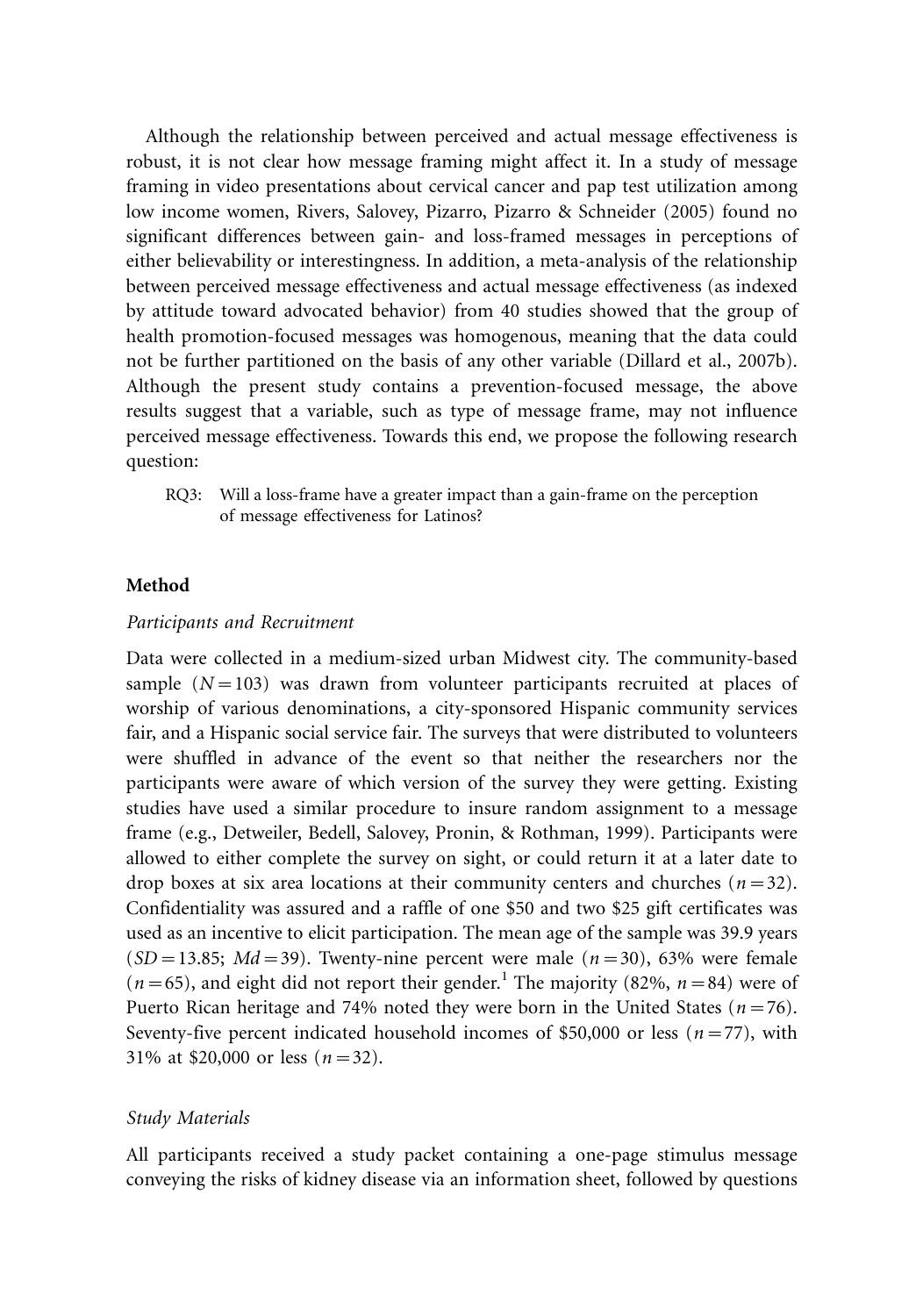about threat and efficacy, message credibility, behavioral intention, and demographics. The stimulus message was adapted and condensed from the National Kidney Disease Education Program (2006). Message framing was achieved by taking the list of potential risks from kidney disease and the benefits of early testing and converting the statements into either gain-framed (e.g., ''If you detect kidney disease early, there are things you can do to prevent kidney damage and to maintain your health much longer") or loss-framed (e.g., "Without early detection of kidney disease, your kidneys could suffer greater damage and you are more likely to need dialysis or a transplant") outcome statements.<sup>2</sup>

EPPM derived variables. The study used the risk behavior diagnosis scale developed by Witte et al. (1996) for assessing the different components of the EPPM. The scale uses three, 5-point items with anchors disagree-agree for each EPPM variable: severity (e.g., ''Kidney disease is a severe threat'') and susceptibility (e.g., ''I am at risk of getting kidney disease'') for the threat component, and response efficacy (e.g., ''Early testing is effective in preventing kidney damage'') and self efficacy (e.g., ''I am able to get tested to prevent kidney damage'') for the efficacy component. A factor analysis using a principal axis factoring and oblimin rotation to check the dimensionality showed that each variable was a single factor as expected. The Cronbach alpha reliability for each subscale was as follows: severity = .67, susceptibility = .81, self efficacy = .60, and response efficacy = .60.

Perception of message effectiveness. Measures of perceived message effectiveness typically utilize semantic differential scales (Fishbein et al., 2002; Dillard et al., 2007a, 2007b), but to have a better fit with the rest of the questionnaire we adapted the items to a Likert-style format. We chose three items that best fit our needs: believability, interestingness, and informativeness. Each item used a 5-point scale with anchor words disagree-agree. A factor analysis using a principal axis factoring and oblimin rotation showed a single factor as expected (Cronbach alpha =  $.83$ ).

Behavioral intention. Three items were adapted from a previous study on skin cancer by Rothman et al. (1993) to measure behavioral intention regarding CKD: ''I will get more information about kidney disease," "I will ask my doctor about my risk of kidney disease," and "It is likely I will get tested for kidney disease." A factor analysis using a principal axis factoring and oblimin rotation showed a single factor as expected (Cronbach alpha $=$ .80).

Translation procedures. Two researchers created the English version of the survey with the stimulus material, one of whom was a fluent Spanish speaker. Next, a native Spanish speaker translated the English version of the complete survey, including the stimuli, into Spanish. That translation was then checked by another native Spanish speaker for accuracy. Although both English and Spanish language versions of the study packets were made available to participants, all of the individuals in this study used the Spanish language version of the packet<sup>3</sup>.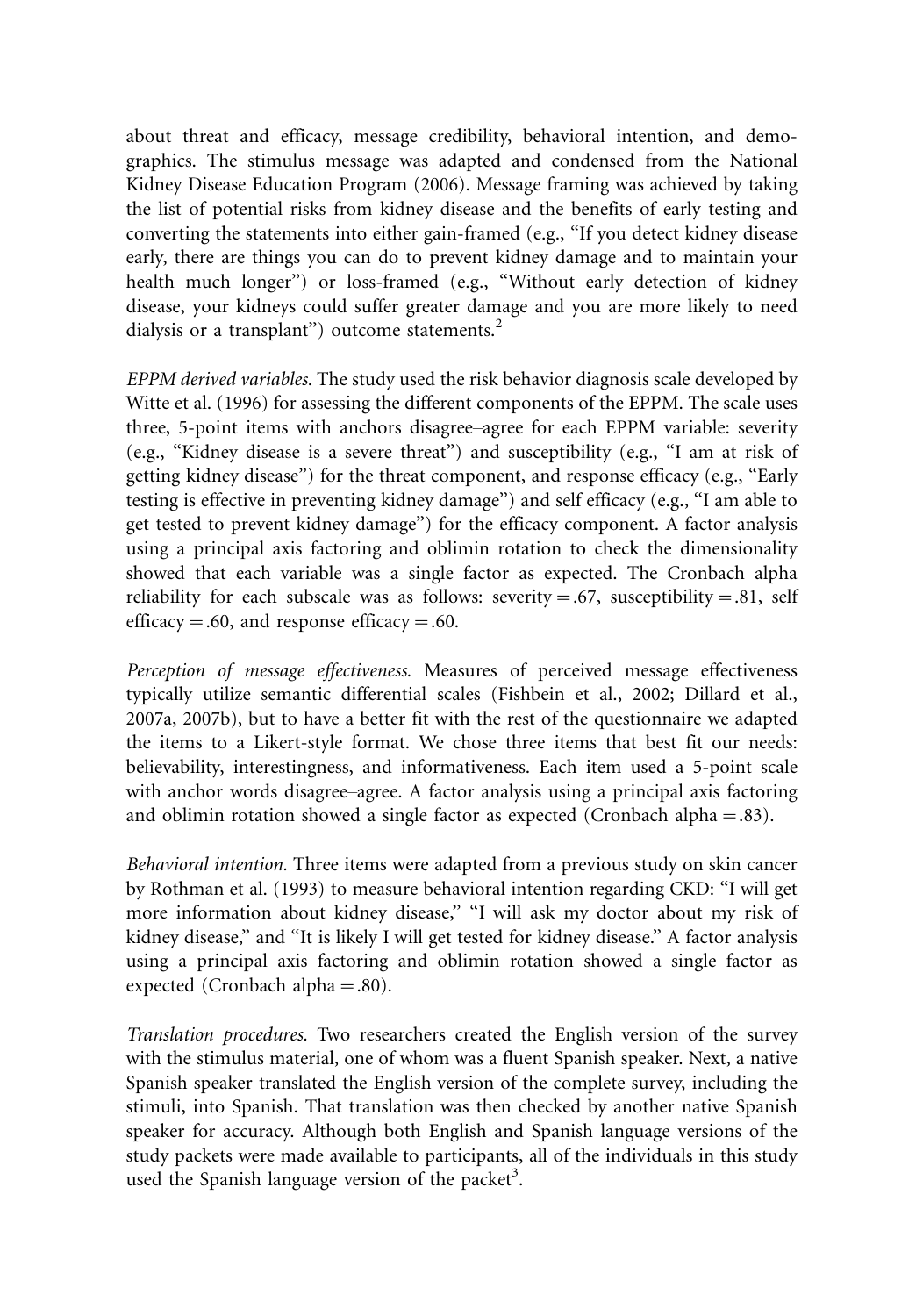#### Results

#### Effect of Gain-Loss Message Frame

H1 proposed that a loss-framed kidney information message would have a greater impact than a gain-framed message on behavioral intention for Latinos. Both an independent samples t-test with type of frame (gain, loss) as the independent variable and behavioral intention as the dependent variable and a GLM ANCOVA with type of frame as the independent variable, behavioral intention as the dependent variable, and severity, susceptibility, response efficacy, self efficacy, and message credibility as the covariates showed no significant effect of message frame on behavioral intention  $(t[93] = .46, p = .46; F[1, 83] = .29, p = .59$ , partial eta-squared = .00). Therefore, the hypothesis failed to receive support.

Hypothesis 2 (i.e., a loss-framed message would have a greater effect on perceptions of severity and susceptibility than a gain-framed message), RQ2 (i.e., would a loss-framed message have a greater effect on response efficacy and self efficacy relative to a gain-framed message?), and RQ3 (i.e., would a loss-framed message have a greater impact than a gain-framed message on the perception of message effectiveness) were tested using a single general linear model (GLM) multivariate analysis of variance (MANOVA) with the type of frame as the independent variable and severity, susceptibility, response efficacy, self efficacy, and message effectiveness as the dependent variables. We took this route as the dependent variables were significantly correlated with each other (see Table 1). The multivariate result indicated no effect of frame on any of the dependent variables (Wilks' lambda = .95, F [5, 79] = .79,  $p = .56$ , partial eta-squared = .05). However, the univariate results for response efficacy showed a significant effect (F  $[1, 83] = 3.95$ ,  $p = 0.05$ , partial eta-squared = 0.05). A perusal of the means (see Table 2) showed that the gain-frame led to higher response efficacy ( $M=4.48$ ) than the loss-frame ( $M=$ 4.33). This finding should be interpreted with caution as the multivariate test was nonsignificant.<sup>4</sup>

Table 1 Zero-Order Correlations among Severity, Susceptibility, Response Efficacy, Self Efficacy, Message Effectiveness, and Behavioral Intention

|                                                                                           | Susceptibility | Response<br>efficacy | Self<br>efficacy               | Message<br>effectiveness                 | Behavioral<br>intention                              |
|-------------------------------------------------------------------------------------------|----------------|----------------------|--------------------------------|------------------------------------------|------------------------------------------------------|
| Severity<br>Susceptibility<br>Response Efficacy<br>Self efficacy<br>Message Effectiveness | $.22*$         | $.66***$<br>$.29**$  | $.44**$<br>$.34***$<br>$.38**$ | $.54**$<br>$.28**$<br>$.48**$<br>$.37**$ | $.48**$<br>$.47**$<br>$.58**$<br>$.42**$<br>$.51***$ |

\*p $<$ .05; \*\*p $<$ .01.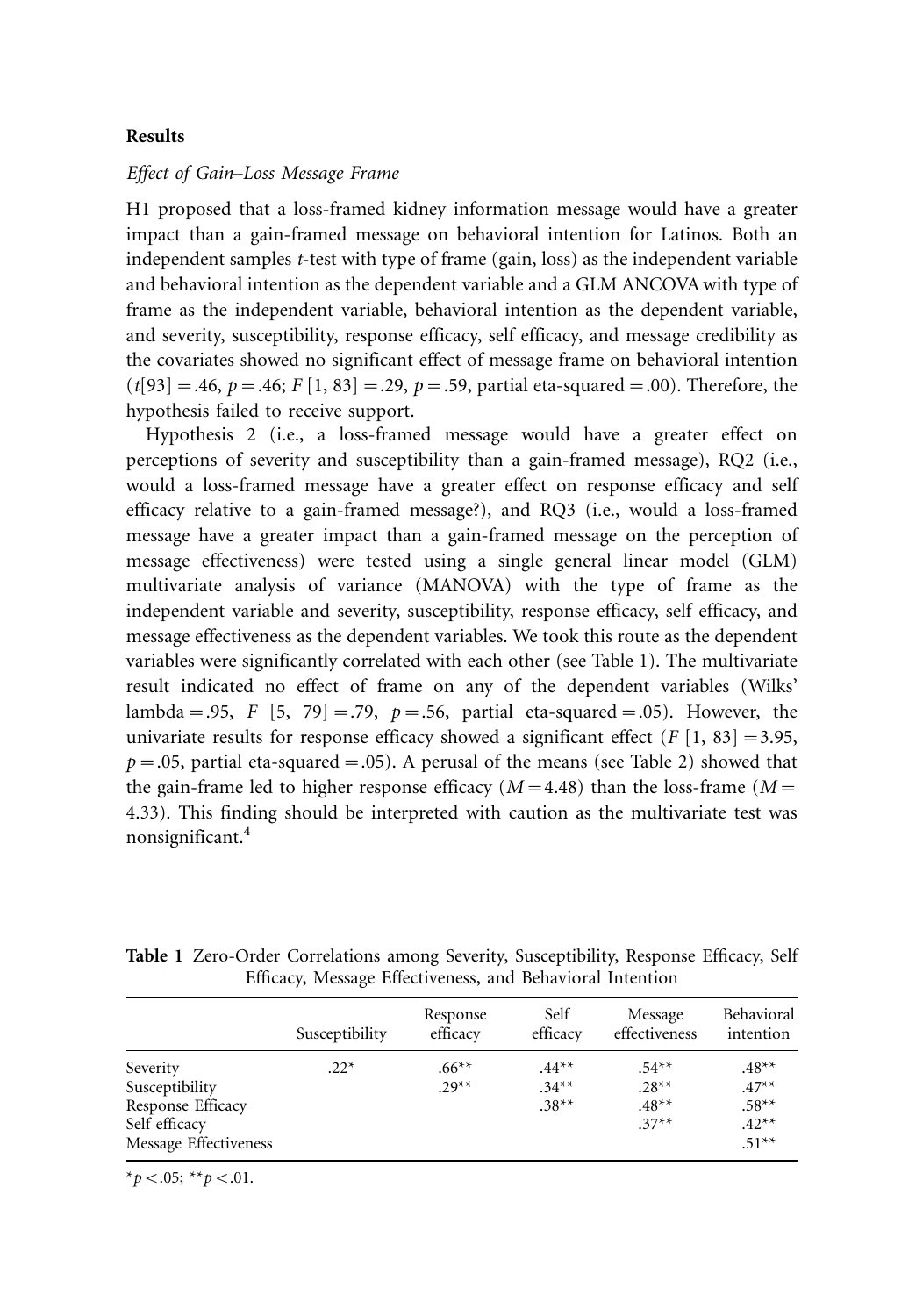| Dependent variables   | Gain             | Loss             | Total            |
|-----------------------|------------------|------------------|------------------|
|                       | M(SD)            | M(SD)            | M(SD)            |
|                       | $\boldsymbol{n}$ | $\boldsymbol{n}$ | $\boldsymbol{n}$ |
| Severity              | 4.42(.71)        | 4.34(.87)        | 4.38(.79)        |
|                       | 45               | 50               | 95               |
| Susceptibility        | 3.33(1.22)       | 3.28(1.05)       | 3.29(1.12)       |
|                       | 45               | 52               | 97               |
| Response efficacy     | 4.48(.67)        | 4.33(.83)        | 4.40(.76)        |
|                       | 46               | 52               | 98               |
| Self efficacy         | 3.81(.86)        | 3.64(.93)        | 3.72 (.89)       |
|                       | 45               | 49               | 94               |
| Message effectiveness | 4.17(.88)        | 4.02(0.85)       | 4.09(.86)        |
|                       | 45               | 49               | 94               |
| Behavioral intention  | 4.17(0.78)       | $4.03$ $(.97)$   | 4.09(.88)        |
|                       | 44               | 51               | 95               |

Table 2 Means, Standard Deviations, and Cell Size for Severity, Susceptibility, Response Efficacy, Self Efficacy, Message Effectiveness, and Behavioral Intention by Message Gain- Loss-frame

#### Predictors of Behavioral Intention

To address H3 (i.e., message effectiveness would predict behavioral intention) and RQ1 (i.e., would the EPPM derived variables predict behavioral intention?), we conducted a linear regression with behavioral intention as the outcome variable, and severity, susceptibility, response efficacy, self efficacy, and message effectiveness as the five predictor variables which were all entered in the same step. The results of the regression showed significant effects  $[F (5, 78) = 20.08, p < .01]$  for three predictors: susceptibility ( $\beta = 0.34$ ,  $t = 4.16$ ,  $p < 0.01$ ), response efficacy ( $\beta = 0.29$ ,  $t = 2.86$ ,  $p = 0.01$ ), and message effectiveness ( $\beta = .27$ ,  $t = 2.80$ ,  $p = .01$ ). As there was some collinearity present among the independent variables, we also conducted regressions for H3 and RQ1 separately. The pattern of results did not change, with the F value significant at the  $p < 01$  level in both instances and the beta values as follows: message effectiveness  $(\beta = .51, t = 5.65, p < .01)$ , susceptibility  $(\beta = .36, t = 4.31, p < .01)$ , and response efficacy ( $\beta$  = .34, t = 3.16, p < .01).

#### Discussion

#### Message Effectiveness, EPPM, and Behavioral Intention

A primary goal of this study was to determine what factors would motivate members of the Latino American community to engage in early detection behavior in the context of CKD. Results of the study indicate that perceptions of message effectiveness, susceptibility, and response efficacy were the best predictors for behavioral intention; message frame did not appear to influence behavioral intention. More specifically, the results of this study for perceived message effectiveness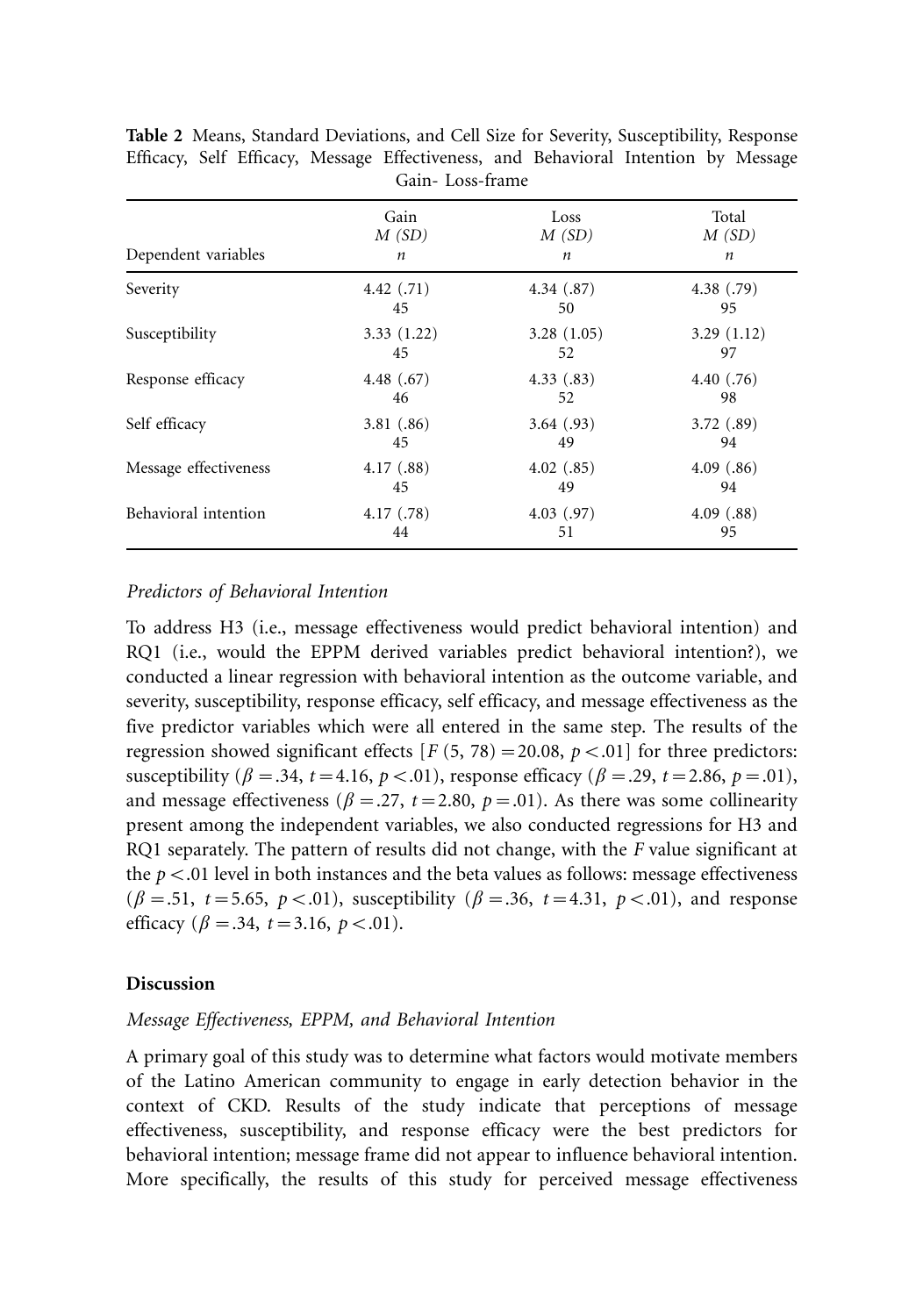corroborates the findings of Dillard et al. (2007a, 2007b) and points to the importance of including a measure of perceived message effectiveness in formative research. In addition, the results of this formative research are also in line with predictions based on EPPM, in that a health communication message must not only elicit a sense of threat sufficient to move the audience to action, but it also must encourage the audience to believe something can be done to prevent harm from happening (Perloff, 2003; Witte, 1994, 1997; Witte et al., 1996). In essence, if individuals do not feel they are at risk of contracting CKD, or do not feel anything can be done to prevent the disease, they will be less likely to engage in early detection activities. Results of the present study support this assumption, and extend the applicability of EPPM into the context of a health communication campaign targeted to a Latino American population.

Furthermore, results of this study also suggest that message designers should continue stressing the perception of efficacy in a health campaign message (Atkin, 2001; Witte & Allen, 2000). At the same time, given the perceived and real barriers to health care that exist for Spanish-speaking Latino Americans, and the moderate level of self efficacy reported by the participants in our study, health campaign designers should take these barriers into account and identify affordable and effective options with Spanish-speaking healthcare providers so that community members can get tested for CKD. It should be noted, however, that, although still in the acceptable range, the relatively low reliabilities for the severity, self efficacy, and response efficacy measures that the results of the investigation be interpreted with caution, and suggests that future research determine whether a more culturally nuanced version of the EPPM measure is needed to capture threat and efficacy perceptions in a more reliable manner.

#### Effects of Gain and Loss Framing

Another goal of this study was to assess the applicability of prospect theory in a Latino American sample. The current study failed to support the assertion that lossframed messages should be more effective in encouraging early detection behaviors such as early testing for kidney disease than a gain-framed message (Edwards et al., 2001; Lee & Aaker, 2004; Perloff, 2003; Umphrey, 2003). There are a number of reasons to explain this result. First, the data were comprised of only 103 respondents so we may have missed a positive relationship between loss framing and the likelihood of early detection behavior, given the low level of power found in the power analysis.<sup>5</sup> Second, recall that Schneider (2006) identified other variables, such as optimism and personal involvement (which could be determined by perceptions of susceptibility to CKD), that could influence the association between framing and detection behaviors; perhaps they affected the results in the present study. Future research is needed to assess this possibility.

Third, if Latinos in this study perceived the recommended behaviors as a type of health maintenance or promotion behavior rather than detection behavior, then it is possible that a loss-framed message would not be associated with greater behavioral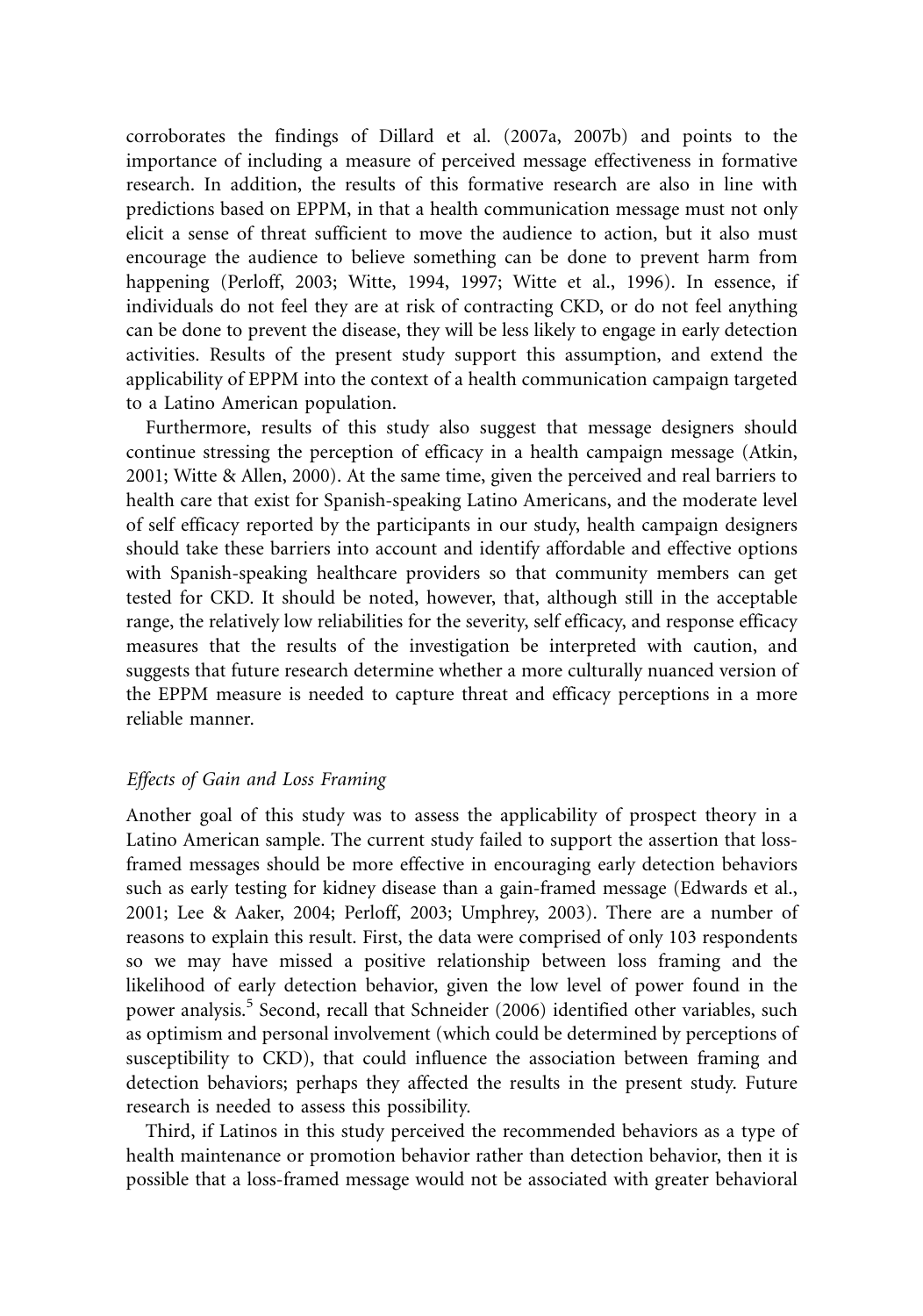intent. Indeed, Rothman, Bartels, Wlaschin, and Salovey (2006) suggest that variability in how individuals think about health behavior will likely alter the impact of gain- or loss-framed appeals. It is possible, then, that individuals may see detection behaviors as a health-affirming act, rather than a "risky" act (i.e., they will not run the risk of finding something wrong). According to Roberto, Goodall, West, and Mahann (2010), the ''... confounding of detection and prevention in many 'detection' messages may in part explain why there appears to be no difference in terms of effectiveness between gain-framed and loss-framed messages'' (p. 8) in terms of behavior and behavioral intention. Additional research is needed to address this issue and continue examining prospect theory in the Latino American community.

Fourth, the way the stimulus message was written could also explain both the nonsignificant and significant results regarding gain-loss framing. For example, severe consequences such as death are clearly implied in both the loss-framed message (i.e., ''you could lose your life'') and the gain-framed message (i.e., ''it could save your life'') used in this study. In addition, both conditions listed the same risk factors for CKD and stated that ''There are quick and easy tests for kidney disease,'' which might explain why there were no significant differences in perceptions of susceptibility and self efficacy. And, like the participants in the study by Rivers et al. (2005) study, participants who read both the gain- and loss-framed messages perceived them both to be interesting, believable, and informative.

Unlike the previously listed variables, there was a difference with response efficacy in terms of framing, which may also be explained by the wording of the two messages. Under the section entitled ''Why get tested?'' the gain-framed messaged stated that ''It could save your life,'' where the ''it'' refers directly to the action of getting tested. In the loss-framed message, however, the first statement in that section reads ''You could lose your life,'' which may redirect attention away from the action to be taken (an efficacy issue) to the consequence of inaction (a severity issue). This possibility suggests that health campaign designers should be careful in how they word the messages in order to more clearly trigger the relevant EPPM variables needed to motivate individuals to engage in a preferred behavior.

#### Limitations and Future Directions

Despite the strengths of this study (i.e., the focus on an understudied, at-risk population, the recruitment of participants in the field at locations where they might normally get health information), there are limitations that should be noted. First, although research has indicated a link between intent and behavior (Webb & Sheeran, 2006), future research should include both a behavioral measure as well as intent to determine how message frame and perceptions influence whether or not Latino Americans actually get tested for CKD. Second, while the participants were drawn from the community through several sources, they were not randomly assigned to a condition, nor were they a random sample of the target population. Finally, the study oversampled relatively young Puerto Rican Americans. This may have led to lower perceptions of susceptibility, as age is a risk factor for CKD.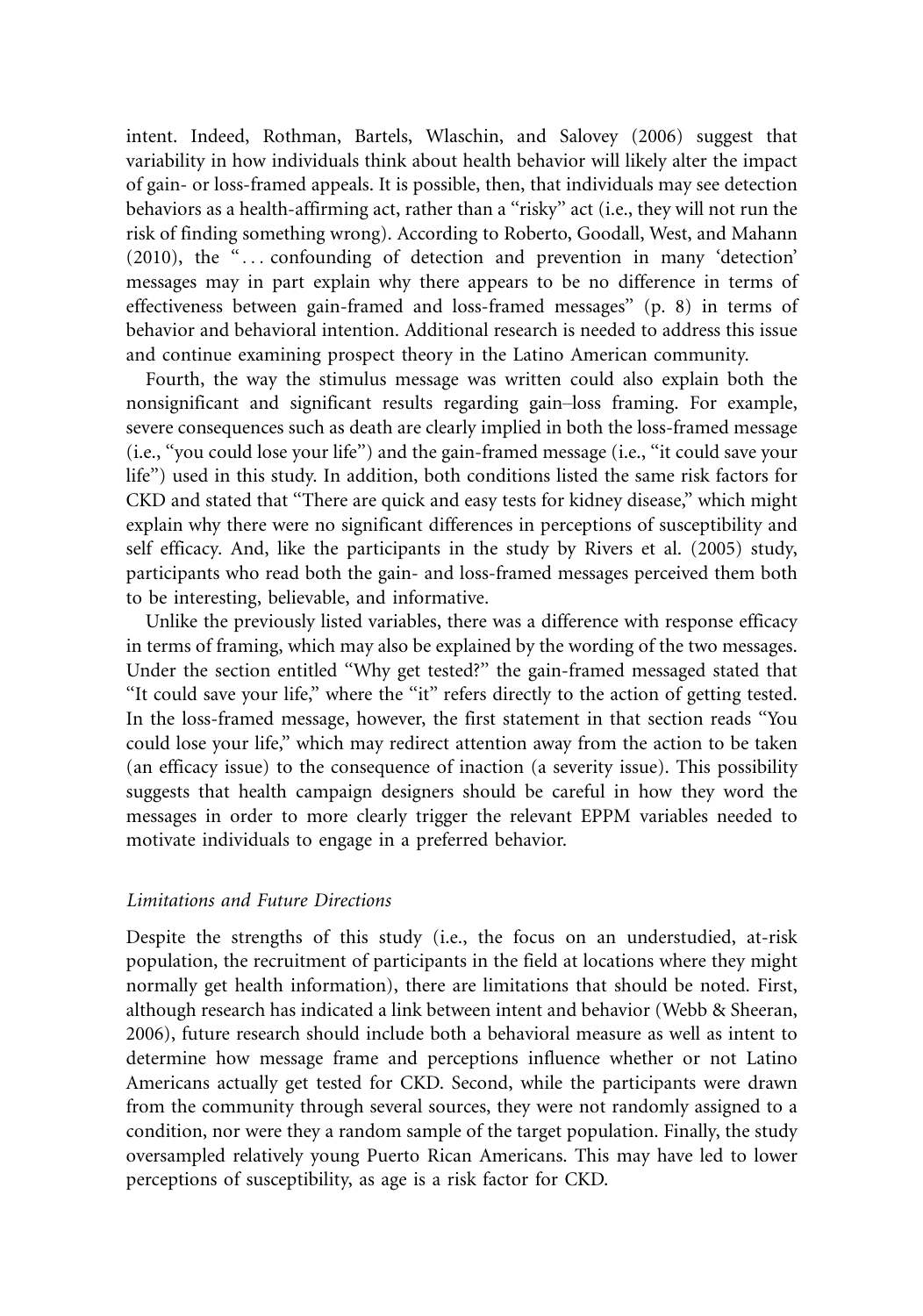Future research should address the differences in gain-loss framing effects in various cultures within the Latino community. A trans-cultural analysis of the framing effects on the components of EPPM (Witte et al., 1996) might shed light on the actual mechanisms at work in such cultural differences. On a deeper level, the foundational constructs of prospect theory might be tested on various cultural groups to better understand the universality or cultural dependence of their functioning. A trans-cultural replication of the early prospect theory research (Kahneman & Tversky, 1979, 1984; Tversky & Kahneman, 1981) would either establish its principles for application in other cultures, or provide a foundation for the re-working of its conclusions.

#### Implications for Practice

Three recommendations can be offered to designers of a health education campaign regarding kidney disease to a Latino American audience. First, designers of a health communication campaign directed towards raising awareness of CKD should ensure that the message is culturally appropriate for the target audience. Such a carefully designed message will be perceived as believable, interesting, and informative, such that this perception of effectiveness of the message may drive behavioral intention which in turn is a key predictor of actual behavior. Second, message designers should ensure that their message details why Latino Americans are susceptible to CKD, and the effectiveness of early detection of CKD to mitigate the effects of the disease. Messages that discuss the impact of CKD on family members may be particularly motivating, as indicated by the results from Murray-Johnson et al. (2001), suggesting that family-threatening messages were more effective at motivating Mexican American immigrant teens to protect themselves from contracting HIV/AIDS than self-threatening messages. Third, perhaps the most practical implication may be the importance of testing messages on the target market prior to full-scale implementation. Various factors may impinge on the target population's perceptions that confound or intervene on theoretical principles. While theoretical foundations may produce more effective messaging, market testing may, as in this study, detect unexpectedly ineffective messages before undue energy and resources are invested in them. We advise that campaign designers not only utilize the information obtained in this study when crafting their messages, but also test the message with members of the target audience to ensure that the message is perceived as effective, appropriate, and culturally relevant.

This article is a part of a special Communication Education issue on Communication Education and Health Promotion.

#### Notes

[1] A GLM ANCOVA with gender as the independent variable, behavioral intention as the dependent variable, and severity, susceptibility, response efficacy, self efficacy, and message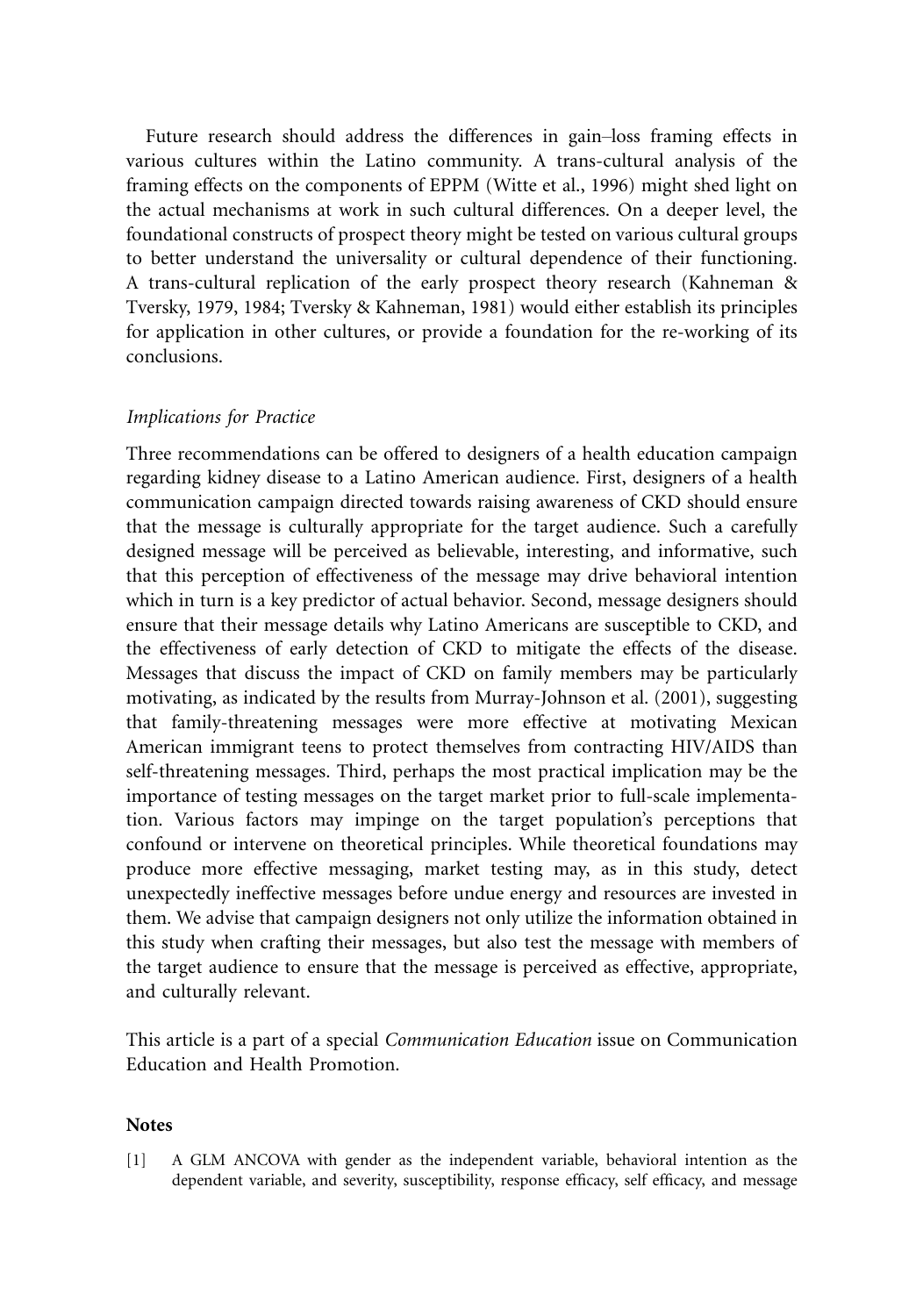credibility as the covariates showed no significant effect (F [1, 71] = 1.29,  $p = 0.26$ , partial  $eta$ -squared = .02).

[2] The following is the English version of the loss-framed stimulus message:

Kidney disease is a condition which results in damage to the structures in the kidneys that filter the blood. In the early stages, renal disease has no noticeable symptoms. The majority of people do not realize that something is wrong until the kidneys are so damaged that they are near failure. It's Easy to Test for It. There are quick and easy tests for kidney disease. And these tests are the only way to know if you have kidney disease. Why Get Tested? You could lose your life. If you don't detect kidney disease early, it's more likely that you will suffer worse kidney damage, and that you will get sicker faster. Without early detection of kidney disease, your kidneys could suffer greater damage and you are more likely to need dialysis or a transplant. Are you at risk for kidney disease? Certain groups of people are more affected by the renal disease. Do you have diabetes? Do you have high blood pressure? Do you have coronary disease (heart disease)? Has anyone in your family had kidney disease? Are you Latino, African American or Asian? If you said ''yes'' to any of these questions, you run the risk of having kidney disease. If you are at risk of kidney disease, ask your doctor about blood and urine tests to detect kidney disease.

- [3] To assess readability, a Flesch Reading Ease score was calculated using the readability statistics in Microsoft Word for the English version ( $m=72.5$ ,  $sd=1.75$ ). In addition, based on the work of Perez and Couto (2002), a Flesch Reading Ease score was calculated for the Spanish version ( $m=78.0$ ,  $sd=8.31$ ) that took into account the increased number of syllables present in the Spanish language. The score for both the English and Spanish versions indicate that the stimulus material is "fairly easy to read" and thus written at a generally appropriate reading level for health information (Perez & Couto, 2002).
- [4] Tabachnick and Fidell (2007, p. 269) recommend that because a multivariate F test has low power, in situations where the multivariate test is nonsignificant and the univariate is significant, it is best to report both as a guide to future research.
- [5] A statistical power analysis (Cohen, 1987) based on a sample size of 100 and one-tailed Type I error rate  $\alpha = 0.10$  resulted in a power of .55 and .80 to detect small-sized effects of  $d = 0.20$ , and  $d = 0.30$  respectively. Thus, the power approached Cohen's recommended .80 level with the larger of the two effect sizes. Given the exploratory nature of the study, a small anticipated effect size, and a nonoptimum sample size, tests were conducted using a more liberal Type I error rate  $\alpha = 0.10$  to reduce the likelihood of Type II error and to increase statistical power.

#### References

- Atkin, C. K. (2001). Theory and principles of media health campaigns. In R. E. Rice & C. K. Atkin (Eds.), Public Communication Campaigns (3rd ed.) (pp. 49–68). Thousand Oaks, CA: Sage.
- Bentancourt, J. R., Green, A. R., Carrillo, J. E., & Maina, A. (2004). Barriers to health promotion and disease prevention in the Latino population. Clinical Cornerstone, 6, 16–29.
- Bracht, N. (2001). Community partnership strategies in health campaigns. In R. E. Rice & C. K. Atkin (Eds.), *Public Communication Campaigns* (3rd ed.) (pp. 323–342). Thousand Oaks, CA: Sage Publications
- Cohen, J. (1987). Statistical power analysis for the behavioral sciences (rev. ed.). Hillsdale, NJ: Lawrence Erlbaum.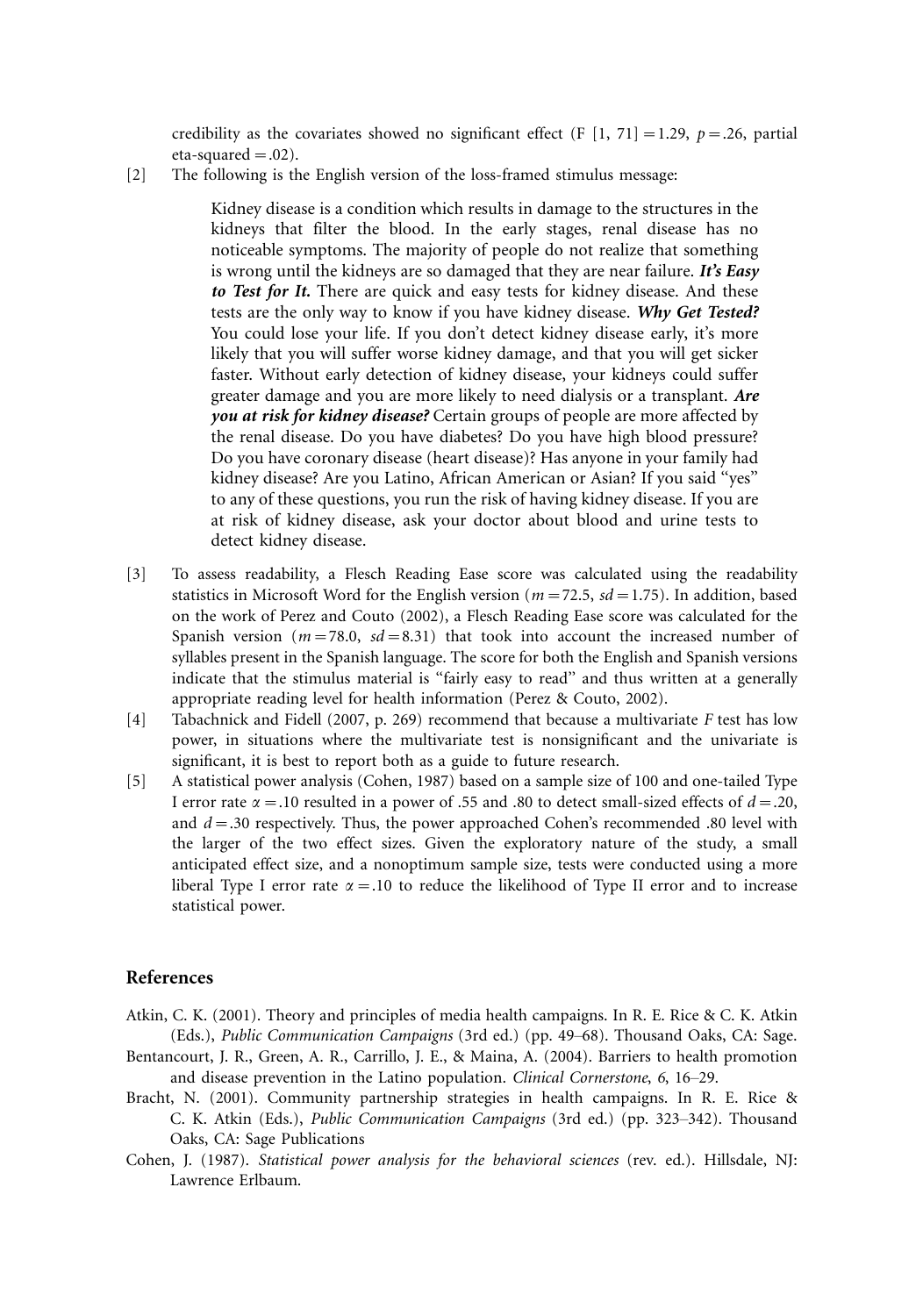- Detweiler, J. B., Bedell, B. T., Salovey, P., Pronin, E., & Rothman, A. J. (1999). Message framing and sunscreen use: Gain-framed messages motivate beach goers. Health Psychology, 18, 189-196.
- Dillard, J. P., Shen, L., & Vail, R. G. (2007a). Does perceived message effectiveness cause persuasion or vice versa? 17 consistent answers. Human Communication Research, 33, 467-488.
- Dillard, J. P., Weber, K. M., & Vail, R. G. (2007b). The relationship between the perceived and actual effectiveness of persuasive messages: A meta-analysis with implications for formative campaign research. Journal of Communication, 57, 613-631.
- DuBard, C. A., Garrett, J., & Gizlice, Z. (2006). Effect of language on heart attack and stroke awareness among U.S. Hispanics. American Journal of Preventative Medicine, 30, 189-196.
- Edwards, A., Elwyn, E., Covey, J., & Pill, R. (2001). Presenting risk information: A review of the effects of framing and other manipulations on patient outcomes. Journal of Health Communication, 6, 61-82.
- Fishbein, M., Hall-Jamieson, K., Zimmer, E., von Haeften, I., & Nabi, R. (2002). Avoiding the boomerang: Testing the relative effectiveness of antidrug public service announcements before a national campaign. American Journal of Public Health, 92, 238–245.
- Hebert, B. (2006). Spanish health information resources for nurses. Pediatric Nursing, 32, 350-353.
- Iyengar, S., & McGrady, J. (2005). Mass media and political persuasion. In T. C. Brock & M. C. Green (Eds.), Persuasion: Psychological insights and perspectives (2nd ed.) (pp. 225 248). Thousand Oaks, CA: Sage.
- Kahneman, D., & Tversky, A. (1979). Prospect theory: An analysis of decision under risk. Econometrica, 47, 263-292.
- Kahneman, D., & Tversky, A. (1984). Choices, values, and frames. American Psychologist, 39, 341-350.
- Kalichman, S. C., & Coley, B. (1995). Context framing to enhance HIV-antibody-testing messages targeted to African American Women. Health Psychology, 14, 247-254.
- Kline, K. N. (1995, November). Applying Witte's extended parallel process model to pamphlets urging women to engage in BSE: Where are the efficacy messages? Paper presented at the annual meeting of the Speech Communication Association, San Antonio, TX.
- Larkey, L. K., Hecht, M. L., Miller, K., & Alatorre, C. (2001). Hispanic cultural norms for health seeking behaviors in the face of symptoms. Health Education  $\&$  Behavior, 28, 65–80.
- Laveist, T. A. (2005). Minority populations and health, an introduction to health disparities in United States. San Francisco, CA: Jossey-Bass.
- Lee, A. Y., & Aaker, J. L. (2004). Bringing the frame into focus: The influence of regulatory fit on processing fluency and persuasion. Journal of Personality & Social Psychology, 86, 205-218.
- Merzel, C., & D'Afflitti, J. (2003). Reconsidering community-based health promotion: Promise, performance, and potential. American Journal of Public Health, 93, 557-574.
- Moreno, C., Alvarado, M., Balcazar, H., Lane, C., Newman, E., Ortiz, G., et al. (1997). Heart disease education and prevention program targeting immigrant Latinos: using focus group responses to develop effective interventions. Journal of Community Health, 22, 435-450.
- Morman, M. T. (2000). The influence of fear appeals, message design, and masculinity on men's motivation to perform the testicular self-exam. Journal of Applied Communication Research,  $28, 91 - 116.$
- Murray-Johnson, L., Witte, K., Liu, W., & Hubbel, A. P. (2001). Addressing cultural orientations in fear appeals: Promoting AIDS-protective behaviors among Mexican immigrant and African American adolescents and American and Taiwanese college students. Journal of Health Communication, 4, 335-358.
- National Diabetes Information Clearinghouse. (2007). Race and ethnic differences in prevalence of diagnosed diabetes. Retrieved from [http://diabetes.niddk.nih.gov/dm/pubs/statistics/index.](http://diabetes.niddk.nih.gov/dm/pubs/statistics/index.htm#race) [htm](http://diabetes.niddk.nih.gov/dm/pubs/statistics/index.htm#race)#race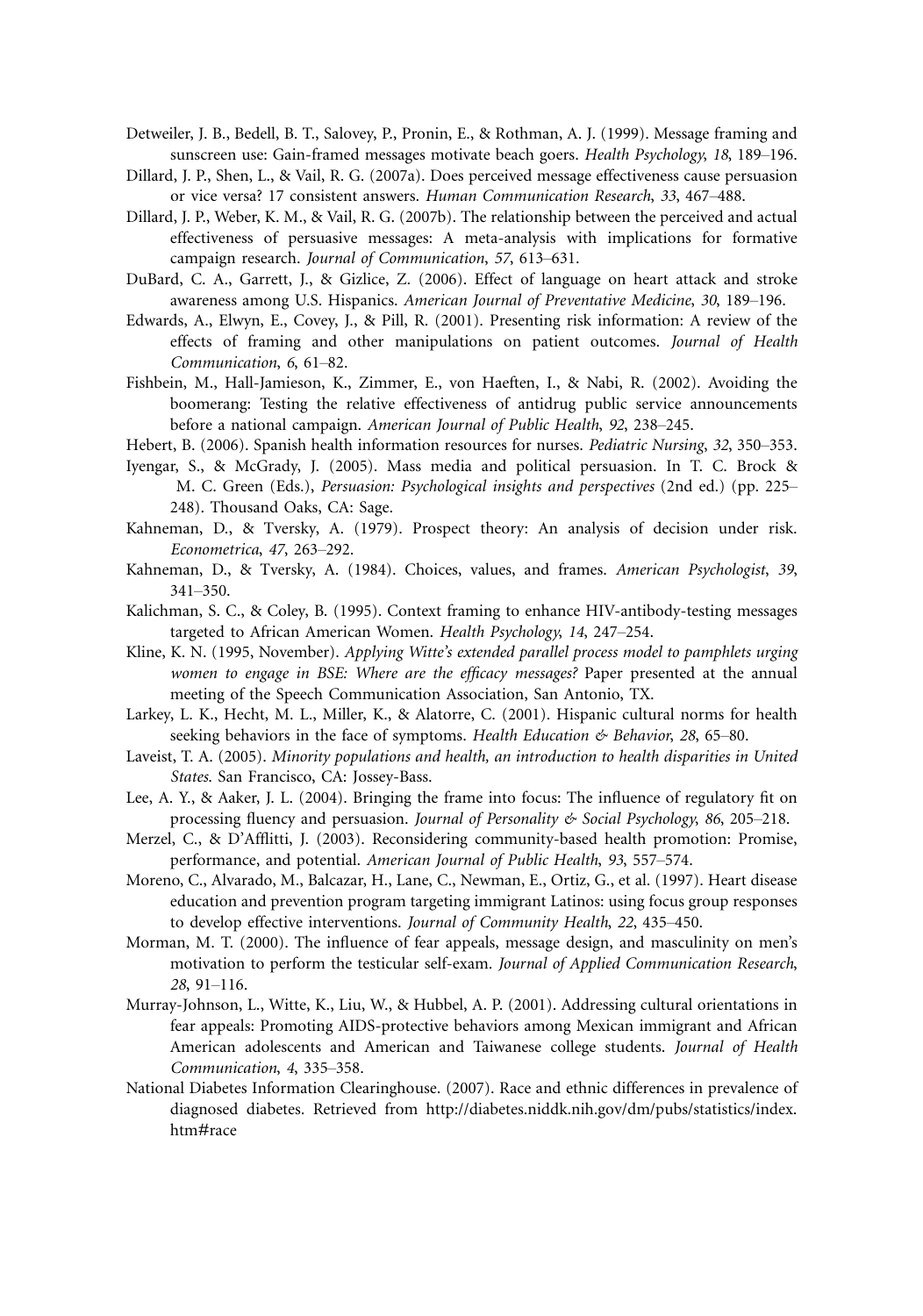- National Kidney Disease Education Program. (2006). Patients and public. Retrieved from [http://](http://www.nkdep.nih.gov/patients/index.htm) [www.nkdep.nih.gov/patients/index.htm](http://www.nkdep.nih.gov/patients/index.htm)
- National Kidney Foundation. (2007). Retrieved from<http://www.kidney.org>
- Parra-Medina, D., Wilcox, S., Thompson-Robinson, M., Sargent, R., & Will, J. C. (2004). A replicable process for redesigning ethnically relevant educational materials. Journal of Women's Health, 13, 579-588.
- Perloff, R. M. (2003). The dynamics of persuasion: Communication and attitudes in the 21st century (2nd ed.). Mahwah, NJ: Lawrence Erlbaum.
- Perez, A. B, & Couto, U. G. (2002). Readability of the health webpages for patients and readers among the general population. Revista Española de Salud Pública, 76, 321-331.
- Rivers, S. E., Salovey, P., Pizarro, D. A., Pizarro, J., & Schneider, T. R. (2005). Message framing and pap test utilization among women attending a community health clinic. Journal of Health Psychology, 10, 65-77.
- Roskos-Ewoldsen, D. R., Yu, H. J., & Rhodes, N. (2004). Fear appeal messages affect accessibility of attitudes toward the threat and adaptive behaviors. Communication Monographs, 71, 49-69.
- Roberto, A. J., Goodall, C. E., West, P. M., & Mahan, J. D. (2010). Persuading physicians to test their patients' level of kidney functioning: The effects of message frame and point of view. Health Communication,  $25$ ,  $107-118$ .
- Roberto, A. J., Raup-Krieger, J. L., & Beam, M. A. (2009). Enhancing web-based prevention messages for Hispanics using targeting and tailoring. Journal of Health Communication, 14, 525-540.
- Rothman, A. J., Bartels, R. D., Wlaschin, J., & Salovey, P. (2006). The strategic use of gain- and loss-framed messages to promote health behavior: How theory can inform practice. Journal of Communication, 56, 202-220.
- Rothman, A. J., Salovey, P., Antonie, C., Keough, K., et al. (1993). The influence of message framing on intentions to perform health behaviors. Journal of Experimental Psychology, 29, 408-433.
- Schneider, T. R. (2006). Getting the biggest bang for your health education buck: Message framing and reducing health disparities. American Behavioral Scientist, 49, 812–822.
- Seils, D. M., & Schulman, K. A. (2004). Perceptions of racial and ethnic differences in access to healthcare. North Carolina Medical Journal, 65, 350-352.
- Slater, M. D. (2006). Specification and misspecification of theoretical foundations and logic models for health communication campaigns. Health Communication, 20, 149-157.

Tabachnick, B. G., & Fidell, L. S. (2007). Using multivariate statistics (5th ed). Boston, MA: Pearson.

- Tversky, A., & Kahneman, D. (1981). The framing of decisions and the rationality of choice. Science, 221, 453-458.
- Umphrey, L. R. (2003). The effects of message framing and message processing on testicular self-examination attitudes and perceived susceptibility. Communication Research Reports, 20, 97-105.
- Valente, T. W. (2001). Evaluating communication campaigns. In R. E. Rice & C. K. Atkin (Eds.), Public Communication Campaigns (3rd ed., pp. 105-124). Thousand Oaks, CA: Sage.
- Webb., T. L., & Sheeran, P. (2006). Does changing behavioral intentions engender behavior change? A meta-analysis of the experimental evidence. Psychological Bulletin, 132, 249-268.
- Wilcher, R., Gilbert, L. K., Siano, C. S., & Arredondo, E. M. (1999–2000). From focus groups to workshops: developing a culturally appropriate cervical cancer prevention intervention for rural Latinas. International Quarterly of Community Health Education, 19, 83-102.
- Wilkin, H. A., & Ball-Rokeach, S. J. (2006). Reaching at risk groups: the importance of health storytelling in Los Angeles Latino media. Journalism, 7, 299-320.
- Witte, K. (1992). Putting the fear back into fear appeals: The extended parallel process model. Communication Monographs, 59, 329-349.